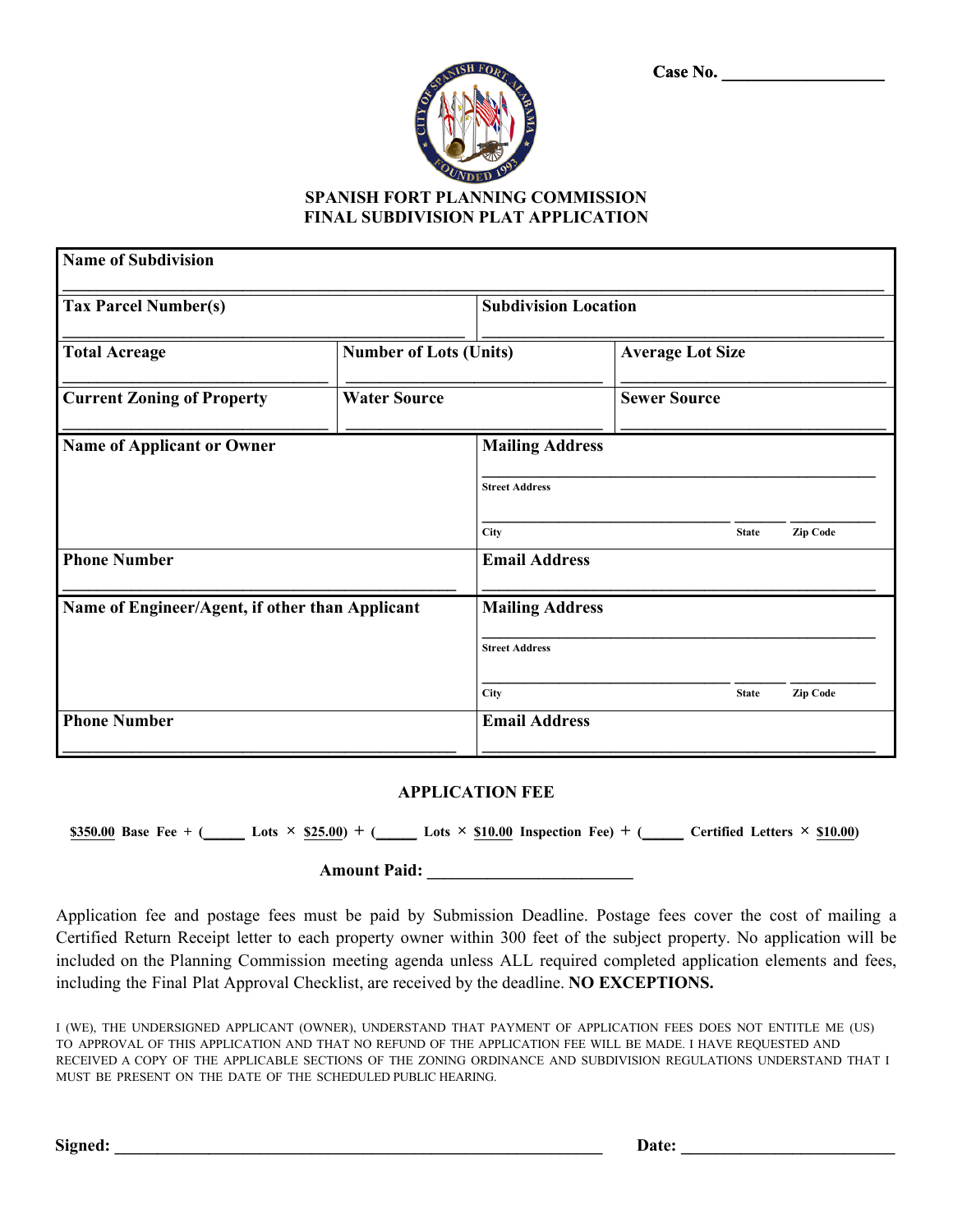| <b>ISH FORT</b> |  |
|-----------------|--|
|                 |  |
|                 |  |
| BOUN<br>VD<br>Е |  |

## **SPANISH FORT PLANNING COMMISSION FINAL SUBDIVISION PLAT APPROVAL CHECKLIST**

| Name of Subdivision:  |  |  |
|-----------------------|--|--|
| Name of Applicant(s): |  |  |
| Tax Parcel $No(s)$ :  |  |  |

All applicable requirements in the Spanish Fort Subdivision Regulations, Article IV, Section E, Subsection 1, including but not limited to the following, shall be submitted no later than the **second Tuesday of the month** within two (2) years of Preliminary Plat approval:

- 1. Completed application form, including this checklist
- 2. All applicable fees are paid (see fee schedule)
- 3. Maintenance Surety
	- a. Letter requesting maintenance of improvements
	- b. Project Engineer's stamped construction estimate
	- c. \_\_\_\_\_\_ Maintenance bond totaling 40% of the Project Engineer's stamped construction estimate to

become effective at the date of acceptance of public improvements by City Council to remain in effect for

a period of no less than two years, with the exception of damage and/or defects.

- 4. \_\_\_\_\_\_ Performance bond, if required, to guarantee installation of improvements
- 5. \_\_\_\_\_\_ Performance bond totaling 125% of the engineer's estimated cost for sidewalks only, guaranteeing the construction of all sidewalks within two years of final plat approval.
- 6. \_\_\_\_\_\_ Written certification by Project Engineer verifying completion of all improvements in accordance with design plans and City regulations and standards
- 7. \_\_\_\_\_\_ Address the completion of all conditions, restrictions or other requirements placed on Preliminary Plat Approval
- 8. All requirements of the Preliminary Plat (Article IV, Section D), including the following:
	- a. The following endorsements, dedications and certificates:
		- i. \_\_\_\_\_\_ Engineer's Certificate & Affidavit